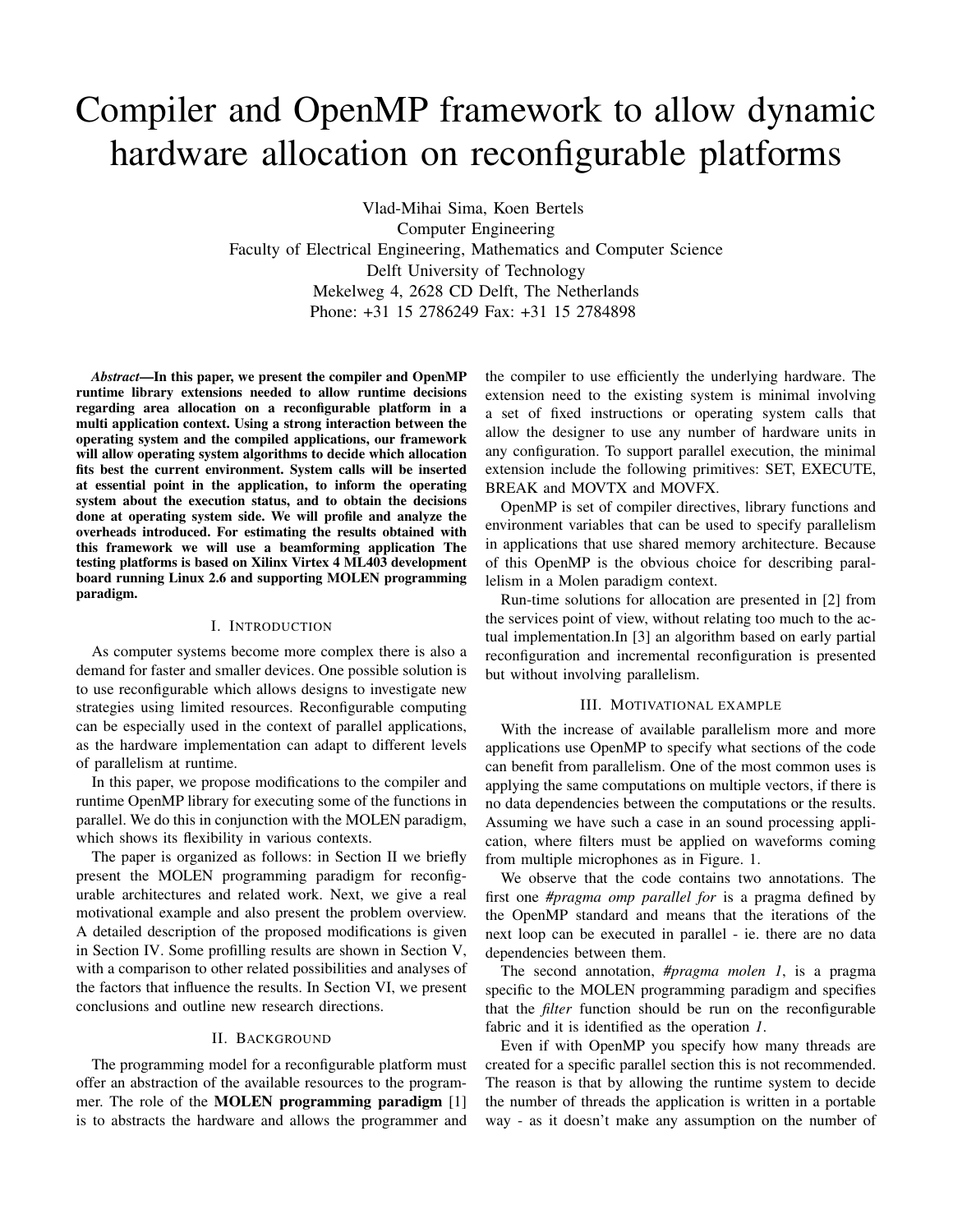```
int func(int **in, int **out, int l)
{
  int i;
#pragma omp parallel for
  for(i=0; i<1; i++){
#pragma molen 1
     filter(in[i], out[i]);
  }
}
```
Fig. 1. Example code

threads - and also the best number of threads can be chosen, depending on the overall system situation.

Assuming the implementation fits only once on the available reconfigurable fabric, we need to use just one thread so the code generated will be equivalent with the code generated for the C program in Figure. 2. (that is, without any OpenMP constructs).

```
int func(int **in, int **out, int l)
{
  int i;
  for(i=0; i<1; i++){
    molen_movtx(1,0,in[i]);
    molen movtx(1,1,out[i]);
    molen_execute(1);
    molen break(1);
  }
}
```


The parameters for *molen movtx* are: the identifier of the implementation, the parameter number and the parameter value. For the other two molen functions the only parameter is the identifier of the operation.

Obviously in case we have several threads we can't use the above code as for each thread another instance of the implementation has to be run. So, our problem can be formulated as follows: given an annotated C code that contains both OpenMP and MOLEN pragmas, information about the size of implementations for the functions that can be executed in hardware and the total size of the reconfigurable fabric, instantiate as many as possible hardware modules and run them from the software using the MOLEN operating system calls.

#### IV. IMPLEMENTATION

An overview of our framework is presented in Figure. 3. We will present next each of the important elements.



Fig. 3. Framework for executing using OpenMP and MOLEN

The hardware manager is a part of the operating system and has the following functions:

- loads the bitstreams available from the application elf file. This is done when the applications calls a system call with parameter an array with bitstream addresses and the operation id for those bitstreams. This is needed as a specific operation could be placed at various positions inside the reconfigurable area. Doing the relocation of hardware tasks at runtime would be time consuming so we decided to provide the hardware manager a set of possibilities. The system call signature is *molen load bitstreams(bitstream \*p, int n)*.
- return the maximum number of instances that can be configured on the hardware for a specific *opid*. This has to take into account the current state of the hardware, and the various placing options associated with those operations. The call for this is *molen get max operations(int \*p, int n)*, where *p* is an array of operation id-s that will be used in the parallel section.
- give a handle to an instance of a specific operation. Further invocation with the same id will provide another instance, if this is possible. The call to get a handle is *int molen\_create\_operations(int \*p, int n)* and the call to deallocate the handle is *int molen destroy operations(int h)*
- send parameters to a specific operation using a handle. The function prototype is *int molen movtx(int h, int par, int value)*, where *par* is the parameter number and *value* is it's value
- execute using a handle returned by the hardware manager.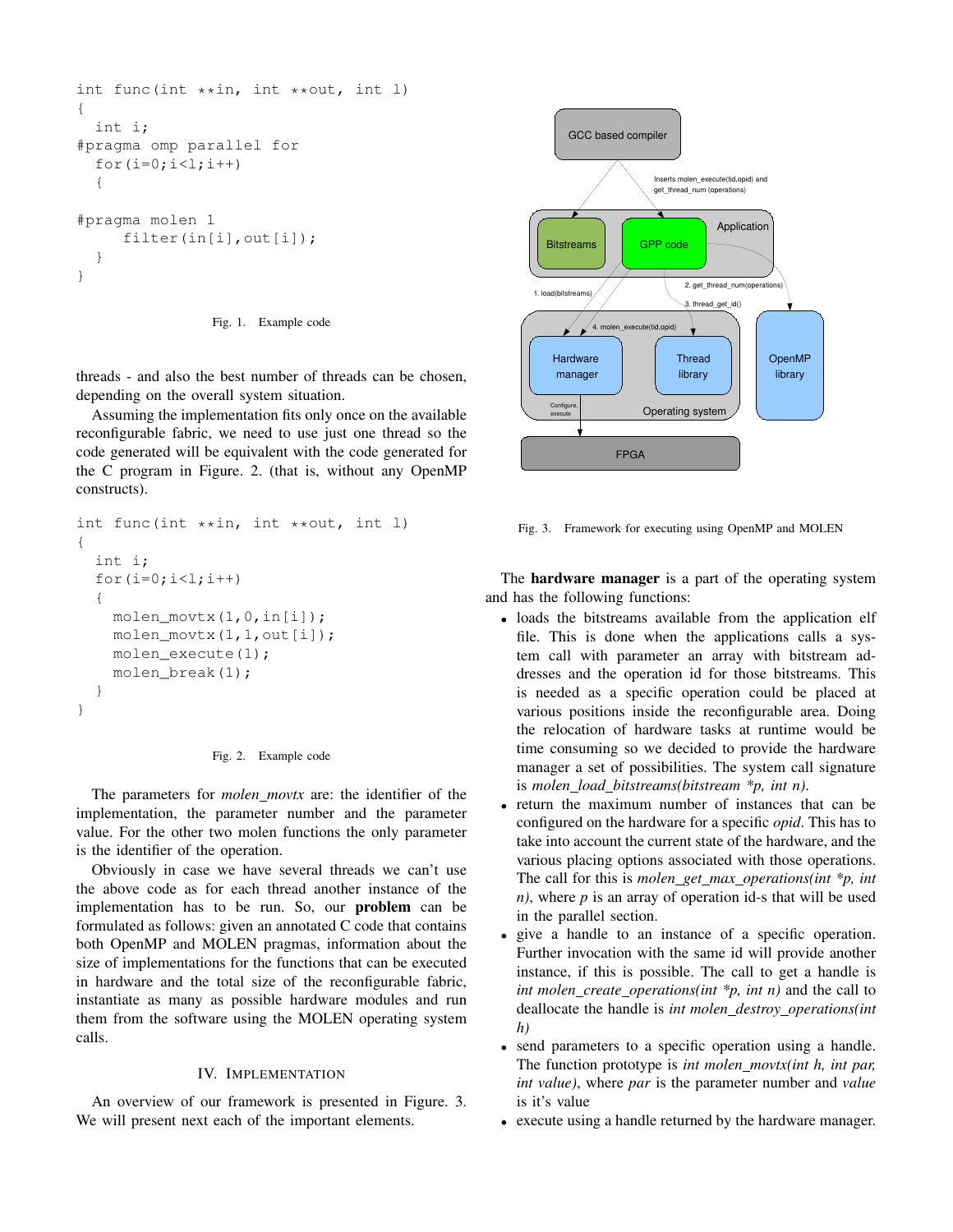

Fig. 4. Compilation flow

The function is *int molen execute(int h, int opid)*

• waits for the execution of a certain instance to finish. The function is *int molen break(int h, int opid)*

The compiler contains several modifications in order to allow the execution of multiple CCU-s in OpenMP context. The flow of the operations is described in Figure. 4

The first step is to identify the OpenMP sections and to search for functions marked with MOLEN pragma. This is done now within the scope of a compilation unit (a .c file) but this can be extended in the future. After all the pragmas have been identified a list of needed operations is constructed. Multiple invocations of the same operation are ignored, as the code in a section should be sequential, so one hardware instance can be reused multiple times.

Instead of the normal mechanism used by the OpenMP library to determine the number of threads - create as many threads as processors in the system - our framework will provide a special function that will determine that number - *omp molen get thread num(int \*op, int n)*. This function receives as parameter the operation list computed in the pre-

vious step, and it's purpose is to determine, using the hardware manager, how many operations can be configured and run in parallel. This function uses *molen get max operations*.

The next step is to add in the parallel sections a local *handle* variable, initialised with the result of calling *int molen create operations*. This handle will be used at each call place to identify which instance shall be used by the thread.

The last step is to replace each call of a function with *int molen execute operation* with the *handle* created and the operation id.

Using the example given in Section III the code generated will be the one in Figure: 5. We can identify almost all of the steps from Figure. 3 on this code: the second step is contained in *GOMP loop runtime start* - which has the role of assigning work to each of the threads. The third step is represented by *molen create operation* which will create the necessary handle. The last step is *molen execute*.

```
int func(int **in, int **out, int l)
{
  int ops[] = \{1\};
  long i, \_s0, \_e0;
  if (GOMP_loop_runtime_start (0,
                n, 1, &_s0, &_e0))
  do {
    h = molen_create_operations(ops);
    for (i = s0, i < e0; i++) {
      molen_movtx(h,1,0,in[i]);
      molen_movtx(h,1,1,out[i]);
      molen_execute(h,1);
      molen break(h,1);}
  } while (GOMP_loop_runtime_next (&_s0,
                   \&e0));
 molen_destroy_operations(h);
  GOMP loop end ();
}
```
Fig. 5. Example code

#### V. PROFILLING RESULTS

We target an architecture similar to Xilinx Virtex series. For profilling we used Xilinx Virtex 4 inside the development platform ML410 using a Linux 2.6 kernel. The PowerPC processor runs at 300 Mhz and the hardware designs are clocked at 100 Mhz. We implemented and profilled part of the above framework as work continues to allow parallel execution of CCU-s (Custom Computin Units). To assess the overhead introduced by the framework we measured the time need for the execution of a single *filter* function and compared with the overhead imposed by the operating system calls and thread switching.

The results were obtained using a beamforming application. The idea is to enhance the capabilities of sensors - in our